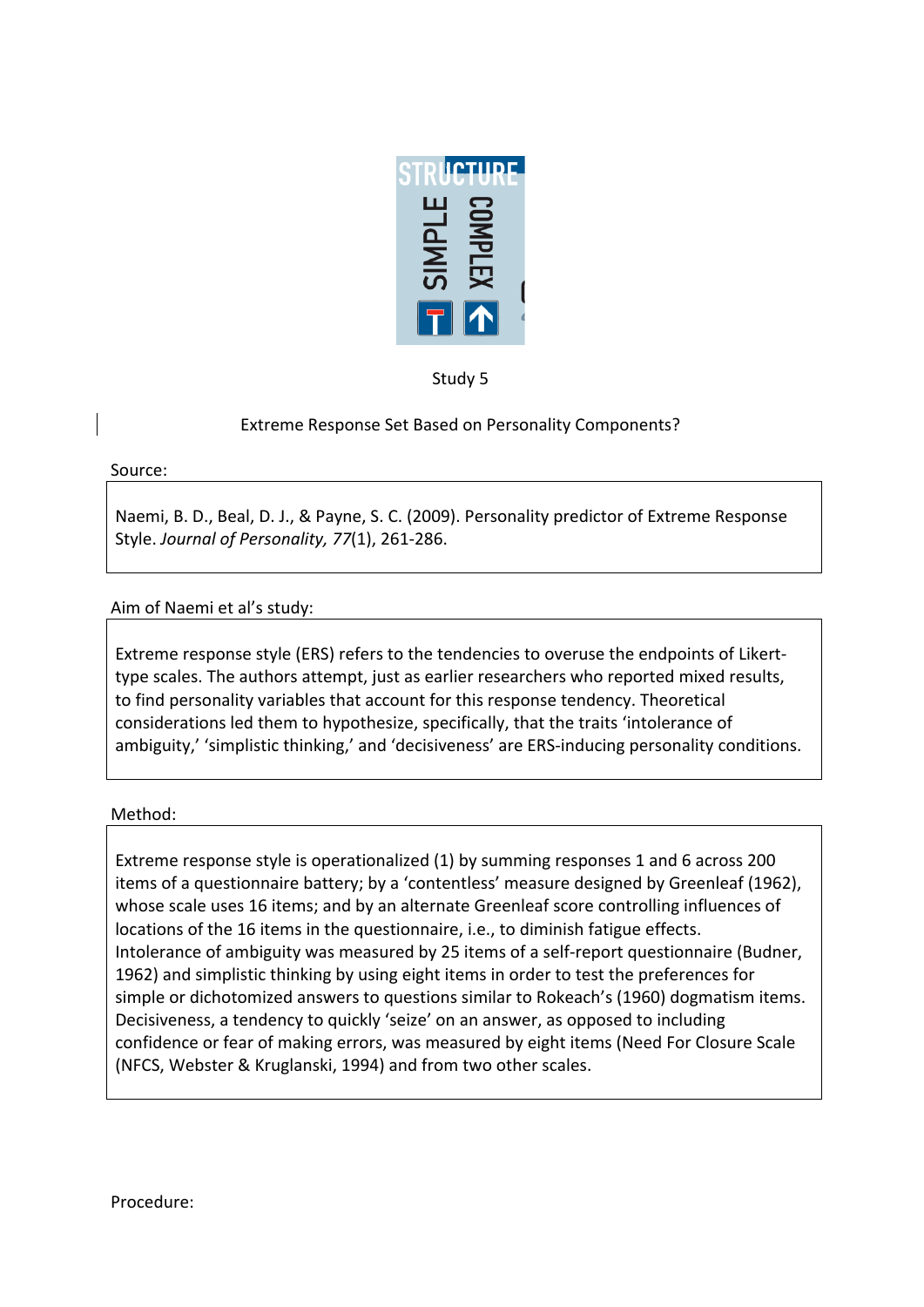132 undergraduates served as participants in this study. In order to exclude response style effects for measuring ERS, which are to be expected from self-reports, each participant invited one friend for assessing his (the participant's) personality on the three variables so that ERS tendencies of friends did not have systematic ERS effects on the personality ratings. Demographic and speed variables played a role, but need not be considered here.

| I)<br>п |
|---------|
|---------|

Input for factor analysis:

.65  $.15.33$ .29 .25 .25 .30 .12 .25 .50 .28. 70. 22. 21. 28. .52. 40. 18. 18. 52. .34. 0.07 -.04 -.05 .48 .10.33 .55 .17 .15 .29 .26 .33

For names of variables, see Tables 2 and 3

Eigenvalues: 3.27 1.79 1.25 0.70 ...

Varimax results

Naemi et al. applied in the first place multiple regression analysis, not factor analysis. I subjected their correlation data of Table 1 to PCA and its factors to Varimax rotation.

|  | anie |  |
|--|------|--|
|--|------|--|

#### Varimax-rotated loadings of PCA factors:

|   | F1         | F <sub>2</sub> | F3       |                            |              |
|---|------------|----------------|----------|----------------------------|--------------|
|   | Ambiguity  | Extreme        | Decisive | Variables                  |              |
|   | Simplicity | Response       | ness     |                            |              |
|   |            | Set            |          |                            |              |
| 1 | .83        | .31            | $-.08$   | Peer                       | Ambiguity    |
| 2 | .78        | .14            | .19.     | Peer                       | Simplicity   |
| 3 | .11        | .20            | .82      | Peer                       | Decisiveness |
| 4 | .12        | .86            | .10      | <b>ERS Overall</b>         |              |
| 5 | .08        | .74            | .10      | <b>ERS Greenleaf</b>       |              |
| 6 | .11        | .83            | .18      | <b>ERS Alternate Green</b> |              |
| 7 | .74        | .10            | .16      | Self                       | Ambiguity    |
| 8 | .69        | $-.29$         | .38      | Self                       | Simplicity   |
| 9 | $-11$      | .11            | .87      | Self                       | Decisiveness |
|   |            |                |          |                            |              |
| % | 26.4       | 24.9           | 18.8     | Sum: 17.1                  |              |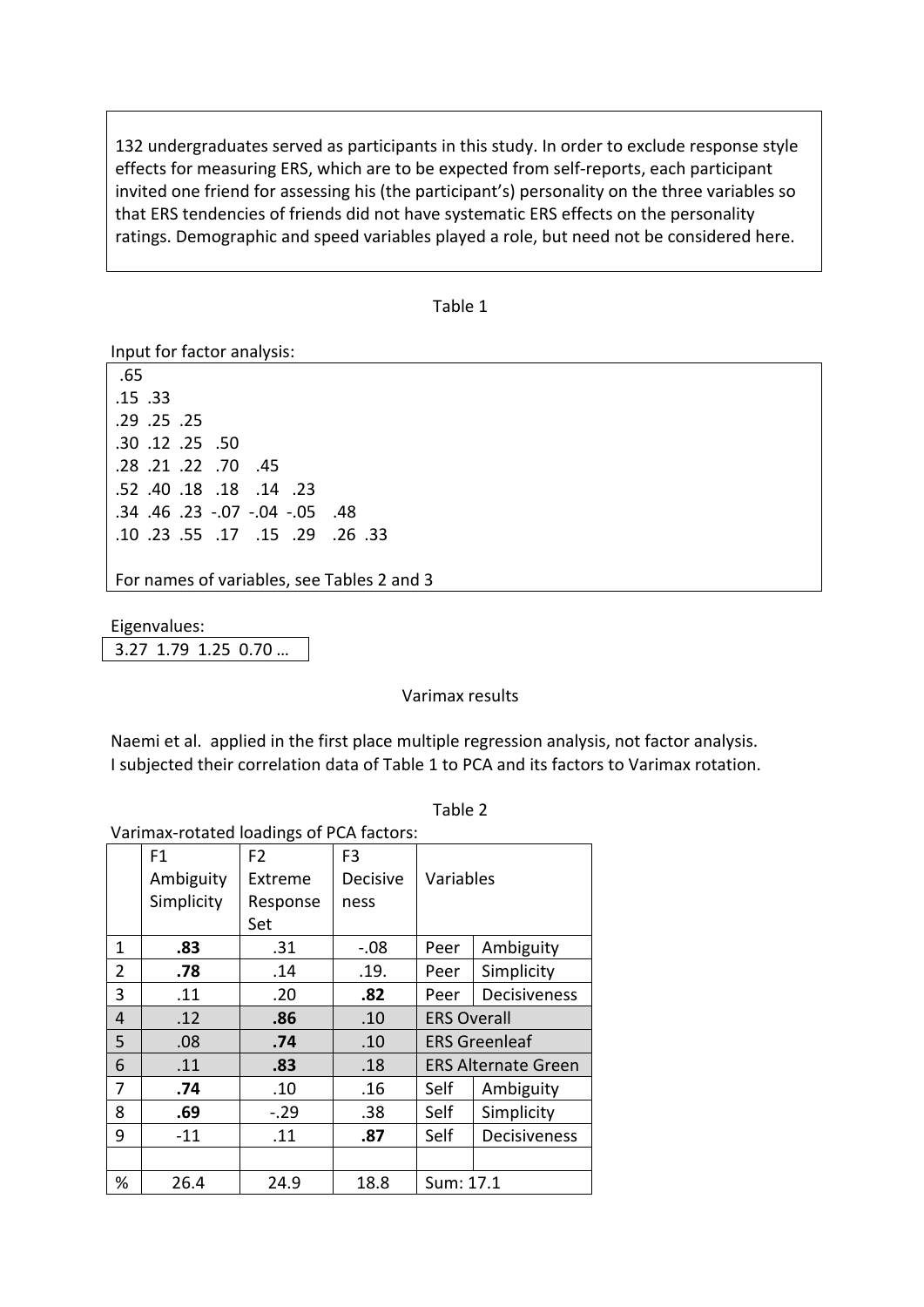### Varimax factor interpretation:

Two of the three hypothetical determinants of ERS, 'intolerance of ambiguity' and 'simplicity', are factorially identical by loadings on F1, whether applied to peer or self ratings. 'Decisiveness' has no noticeable F1 loading; this trait is unique statistically by requiring a separate factor (F3, peer-, and self-report). F2 is clearly interpretable as ERS. F2 loadings of personality variables, however, are too small for claiming that they are affected by extreme rating on personality variables.

# Criticism:

The main claim of this study, namely that ERS is based on personality variables, has not been achieved by factor analysis. FA with simple structure rotation divides the variables up into personality ('intolerance of ambiguity' and 'simplicity') and ERS, while 'decisiveness' turns out to be a different variable.

# Varimin results

# Table 3

#### Varimin loadings:

|     | F1          | F <sub>2</sub> | F <sub>3</sub> |                               |              |
|-----|-------------|----------------|----------------|-------------------------------|--------------|
| No. | Extreme     | Ambiguity-     | Decisive-      |                               |              |
|     | Response    | Simplicity     | ness           |                               |              |
|     | Set (etc.?) |                |                |                               |              |
| 1   | .66         | $-.48$         | .35            | Peer                          | Ambiguity    |
| 2   | .70         | $-.43$         | .03            | Peer                          | Simplicity   |
| 3   | .63         | .36            | $-.45$         | Peer                          | Decisiveness |
| 4   | .56         | .41            | .53            | <b>ERS Overall</b>            |              |
| 5   | .48         | .37            | .44            | <b>ERS Greenleaf</b>          |              |
| 6   | .58         | .43            | .45            | <b>ERS Alternate Greenlf.</b> |              |
| 7   | .63         | $-.43$         | .02            | Self                          | Ambiguity    |
| 8   | .52         | $-.51$         | $-.42$         | Self                          | Simplicity   |
| 9   | .61         | .33            | $-0.55$        | Self                          | Decisiveness |
|     |             |                |                |                               |              |
| %   | 36.0        | 17.7           | 16.4           | Sum: 70.1                     |              |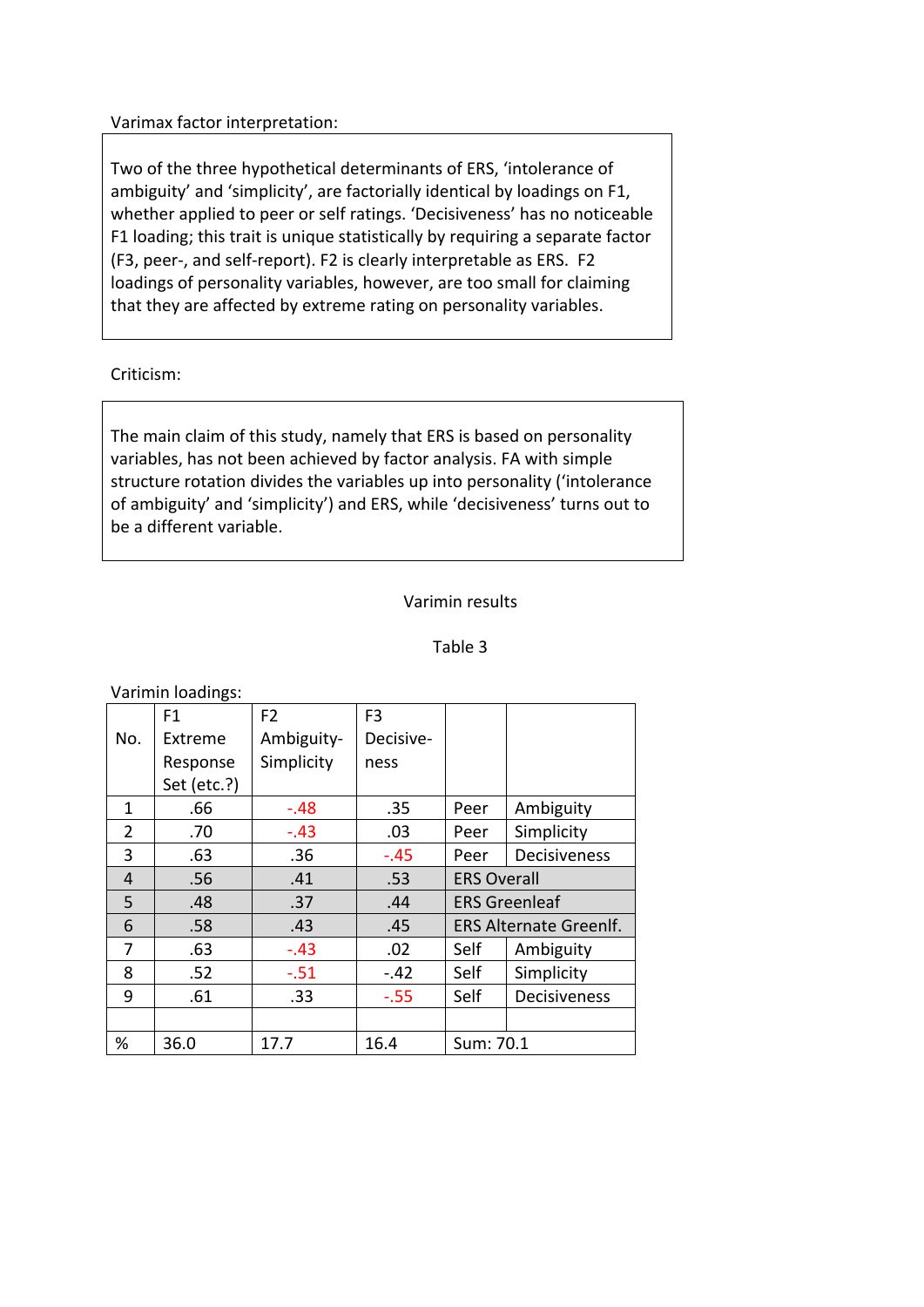### Interpretation of Varimin factors:

F1 is a general factor explaining twice as much variance than F2 and F3. Since the three main independent variables, i.e., numbers 4, 5, and 6, represent ERS and since the three personality variables are supposed to be prime determinants of ERS, this factor can be taken to represent ERS. The three ERS variables have slightly, but still remarkably lower F1 loadings compared with personality variables 1, 2, 3 and 7, 8, 9. It seems as if these rating variables have been somewhat affected by acquiescence that the authors did not control. Thus, acquiescence might have contributed some variance to F1.

F2, which is bipolar, has negative loadings on 'intolerance of ambiguity' and 'simplicity'. The F2 loading of the 'decisiveness' and of the three ERS variables seem to merely indicate that the attributes of the two negatively loading personality variables differ to some extent from the other variables. Since 'decisiveness' is characteristic of speed of decision taking, compared with 'fear of ambiguity' and 'need of simplicity', F2 seems to represent this particular trait that, as the authors also found, correlates with ERS.

The positive and negative loadings of F3 might suggest that 'intolerance of ambiguity' is psychologically considerably different from 'decisiveness'.

# Evaluation:

The meaning of F1 (ERS and ERS-affected variables) is prominent and proves that personality variables, at least 'intolerance of ambiguity' and 'simplicity', are indeed highly correlated with ERS. The expected interaction between ERS and these personality variables has not been revealed by simple structure rotation. A possibly volitional and temperamental component of 'decisiveness', contrasting with needs of cognition ("intolerance of ambiguity' and need of 'simplicity') which are less action-prone is noticeable by Varimin as well as by Varimax rotation